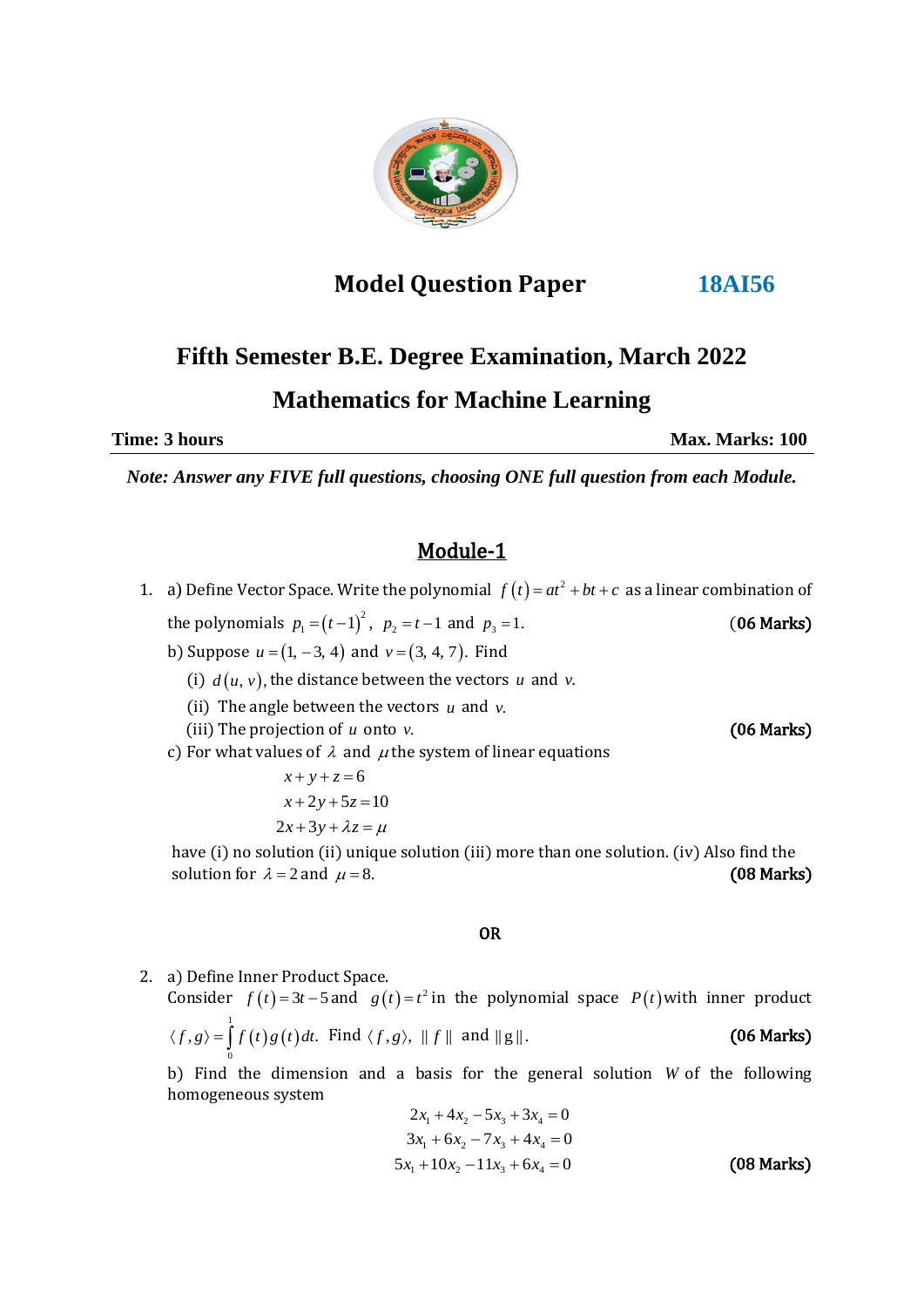c) Determine whether or not *W* is a subspace of  $R^3$  where  $W = \{(a,b,c): a = 2b = 3c\}.$ Suppose the vectors  $u, v, w$  are linearly independent. Show that the vectors  $u + v$ ,  $u - v$ ,  $u - 2v + w$  are also linearly independent. (06 Marks)

## Module-2

- 3. a) Let *W* be the subspace of  $R^4$  orthogonal to  $u_1 = (1, 1, 2, 2)$  and  $u_2 = (0, 1, 2, -1)$ . Find (i) an orthogonal basis of *W*. (ii) an orthonormal basis of *(06 Marks)*
- b) Let *W* be the subspace of  $R^5$  spanned by  $u = (1, 2, 3, -1, 2)$  and  $v = (2, 4, 7, 2, -1)$ . Find a basis of the orthogonal complement  $W^{\perp}$  of *(06 Marks)* 
	- c) Let S consists of the following vectors in  $R^4$  :  $u_1 = (1, 1, 0, -1)$   $u_2 = (1, 2, 1, 3)$   $u_3 = (1, 1, -9, 2)$  and  $u_4 = (16, -13, 1, 3)$

(i) Show that S is orthogonal and a basis of  $R^4$ . (ii) Find the coordinates of an arbitrary vector  $v = (a, b, c, d)$  relative to the basis S. (08 Marks)

#### OR

4. a) Find the eigen values and eigen vectors of the matrix 3 1 4  $0 \t2 \t6$ . 0 0 5 *A*  $|3 \t1 \t4|$  $= 0 2 6$ .  $\begin{bmatrix} 0 & 0 & 5 \end{bmatrix}$  (06 Marks) b) Find the matrix  $P$  which transforms the matrix 1 1 3 1 5 1 3 1 1 *A*  $|1 \t1 \t3|$  $=\begin{vmatrix} 1 & 5 & 1 \end{vmatrix}$ t  $\begin{bmatrix} 3 & 1 & 1 \end{bmatrix}$ to the diagonal form. (06 Marks) c) Find the singular value decomposition of the matrix  $A = \begin{bmatrix} 1 & 0 & 1 \\ -2 & 1 & 0 \end{bmatrix}.$ (08 Marks)

### Module-3

**1000000-5**<br>5. a) If  $u = x + y + z$ ,  $v = x^2 + y^2 + z^2$ ,  $w = xy + yz + zx$  then prove that *grad u*, *grad v*, *grad w* are coplanar. (06 Marks) are coplanar. (**06 Marl**<br>b) A particle moves along the curve  $\vec{r} = (t^3 - 4t)\hat{i} + (t^2 + 4t)\hat{j} + (8t^2 - 3t^3)\hat{k}$ , where *t* is the time. Find the magnitude of the tangential components of its acceleration at  $t = 2$ . (06 Marks) c) Find the rate of change of  $\phi(x, y, z) = xyz$  in the direction normal to the surface  $x^2y + y^2x + yz^2 = 3$  at the point  $(1, 1, 1)$ . (08 Marks)

#### OR

6. a) Find the values of the constants  $\lambda$  and  $\mu$  such that the surfaces  $\lambda x^2 - \mu yz = (\lambda + 2)x$  and  $4x^2y + z^3 = 4$  intersect orthogonally at the point  $(1, -1, 2)$ ? (06 Marks)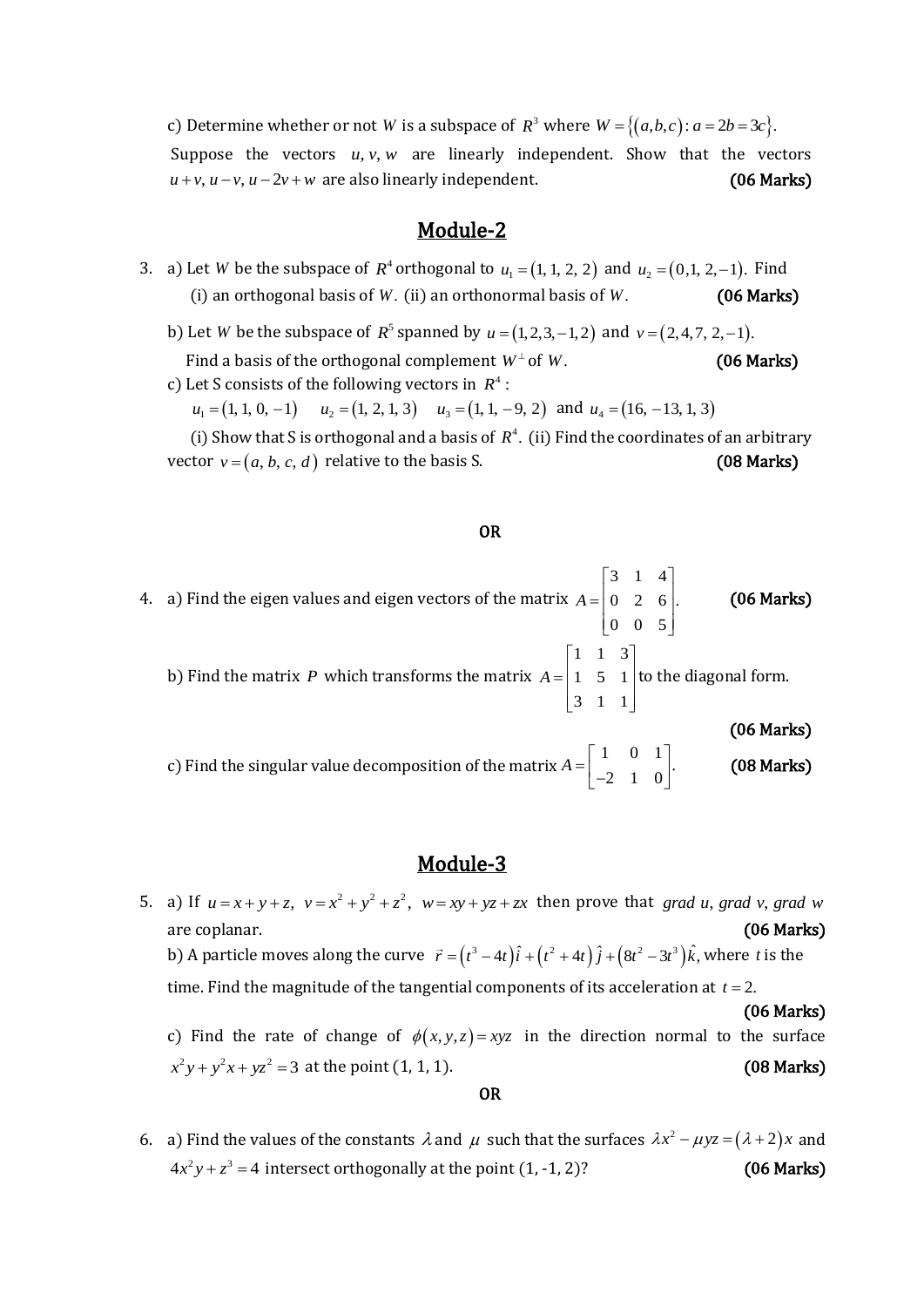b) Define gradient of a vector valued function.

Consider the function  $h: R \to R$ ,  $h(t) = (f \circ g)(t)$  with  $f: R^2 \to R$  and  $g: R \to R^2$ .<br>
If  $f(x) = \exp(x x^2)$ ,  $x = \begin{bmatrix} x_1 \\ x_2 \end{bmatrix} = g(t) = \begin{bmatrix} t \cos t \\ t \end{bmatrix}$ , then compute gradient of h with

If 
$$
f(x) = \exp(x_1x_2^2)
$$
,  $x = \begin{bmatrix} x_1 \\ x_2 \end{bmatrix} = g(t) = \begin{bmatrix} t \cos t \\ t \sin t \end{bmatrix}$ , then compute gradient of *h* with  
respect to *t*. (08 Marks)

respect to  $t$ .

c) Define Jacobian of a vector-valued function.

Suppose a vector-valued function 
$$
f: \mathbb{R}^3 \to \mathbb{R}^3
$$
 is defined as  
\n $f(x_1, x_2, x_3) = (3x_1x_2 + x_1x_3, 2x_1 - 4x_3^2, (x_1 + x_2 + 2x_3)^2)$ . Find the Jacobian of f at  
\nthe point (2, 1, -1). (06 Marks)

# Module-4

- 7. a) Let A and B be two events, not mutually exclusive, connected with a random experiment E. If  $P(A)=1/4, P(B)=2/5$  and  $P(A\cup B)=1/2$ , find the values of the following probabilities: (a)  $P(A\cap B)$ , (b)  $P(A\cap B')$ , (c)  $P(A'\cup B')$ . (06 Marks) following probabilities: (a)  $P(A \cap B)$ , (b)  $P(A \cap B')$ , (c)  $P(A' \cup B')$ .
	- b) Suppose a function is defined as follows:

 $f(x) = e^{-x}, \quad x \ge 0$  $x < 0$ 

(i) Is the function defined above, a density function?

- (ii) If so, determine the probability that the variate having this density will fall in the interval (1, 2)?
- (iii) Also find the cumulative probability function  $F(2)$ ?

#### *(*06 Marks)

c) A company has two plants to manufacture scooters. Plant I manufactures 80% of the scooters and Plant II manufactures 20%. At Plant I, 85 out of 100 scooters are rated standard quality or better. At Plant II, only 65 out of 100 scooters are rated standard quality or better. (a) What is the probability that a scooter selected at random came from Plant I if it is known that the scooter is of standard quality? (b) What is the probability the scooter came from Plant II if it is known that the scooter is of standard quality? (08 Marks)

#### OR

- 8. a) Determine the Binomial distribution for which Mean  $= 2 \times$  Variance and Mean  $+$  $Variance = 3.$  (06 Marks)
- b) The probability distribution of a random variable  $x$  is given below.

| ъе   | $\overline{\phantom{a}}$ | - 1                                         |                                          |             |     |
|------|--------------------------|---------------------------------------------|------------------------------------------|-------------|-----|
| p(x) | 0.2                      | $\begin{array}{cc} \boxed{0.1} \end{array}$ | $\begin{array}{ccc} & 0.3 & \end{array}$ | $\vert$ 0.3 | 0.1 |

Find (a)  $E(x)$  (b)  $V(x)$  (c)  $E(2x-3)$  (d)

# (06 Marks)

c) Suppose there is an outbreak of an epidemic (for example COVID-19) in a particular city and the government has decided to vaccinate the people residing in that city as a precautionary measure. Now, it is observed that, while vaccinating the people, the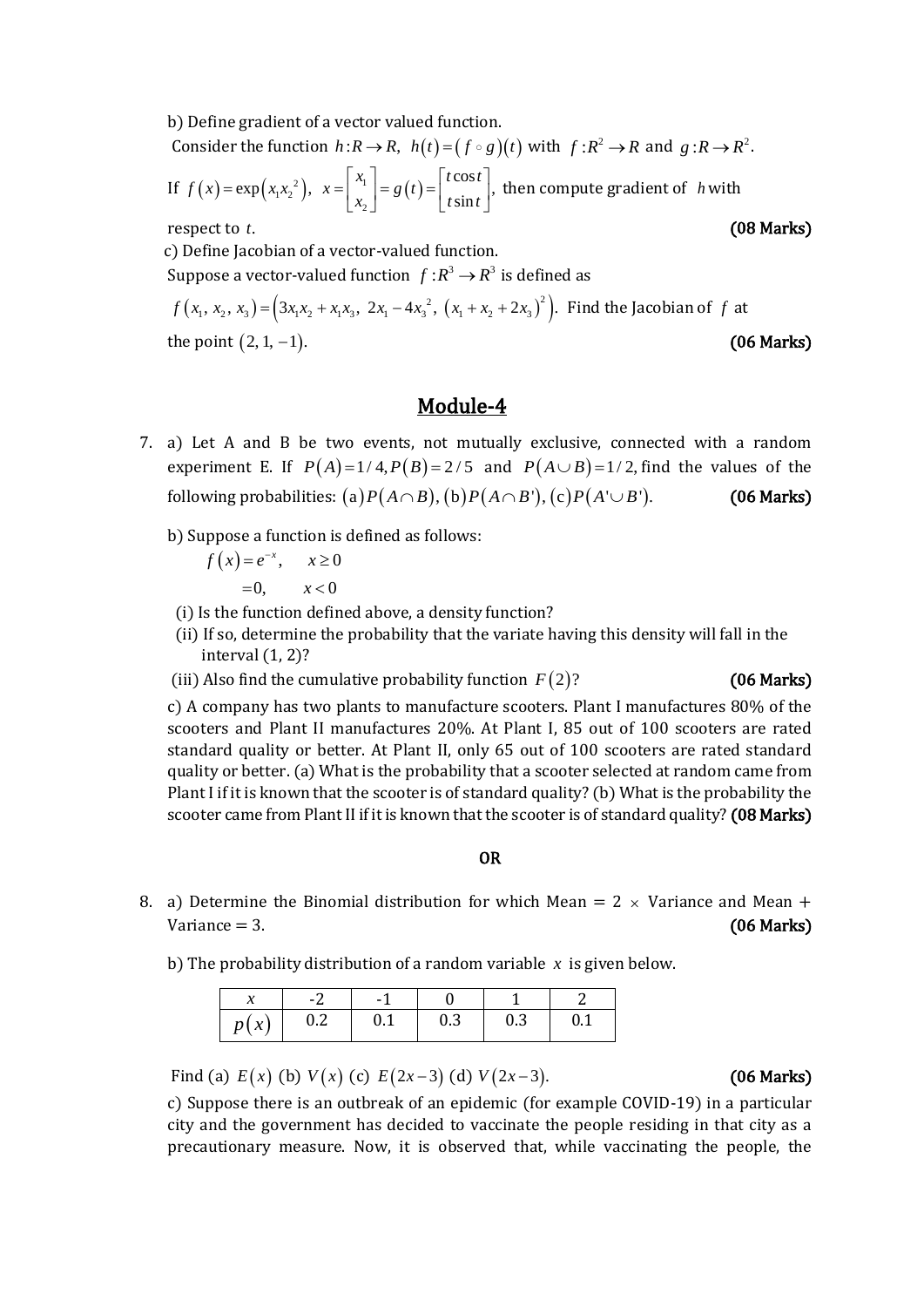probability that an individual suffers due to a bad reaction from a certain injection is 0.001. Then determine the probability that out of 2000 individuals

(i) Exactly 3 people will suffer due to a bad reaction, (ii) More than 2 people will suffer due to a bad reaction, (iii) No one will suffer due to a bad reaction. **(08 Marks)** 

# Module-5

9. a) What is Gradient Descent. With the help of gradient descent find the point at which the a) what is gradient bescent. With the help of gradient descent lind the point at which the<br>function  $f(x_1, x_2) = x_1^2 - 2x_1x_2 + 2x_2^2 + 2x_1$  has optimal solution. (06 Marks) b) What do you mean by constrained optimization? Maximize the utility function  $f(x, y) = xy$  subject to the constraint  $g(x, y) = x + 4y = 240$ . Here the price of per unit x is 1, the price of  $y$  is 4 and the budget available to buy  $x$  and  $y$  is 240. Solve the problem using constrained optimization. (06 Marks) c) Given that  $x + y + z = \alpha$  (where  $\alpha$  is a constant). Find the extremum value of the function  $f(x, y, z) = x^m y^n z^p$ . (08 Marks)

#### OR

10. a) Define a convex function. Determine whether the function  $f(x) = x \log_2 x$  is convex or not for  $x > 0$ . (08 Marks) b) Using Lagrange's multiplier, find the dimensions of the rectangular box, open at the top, of maximum capacity, whose surface area is 432 sq cm. (06 Marks) c) Prove that a non-negative weighted sum of convex functions is always convex.

(06 Marks)